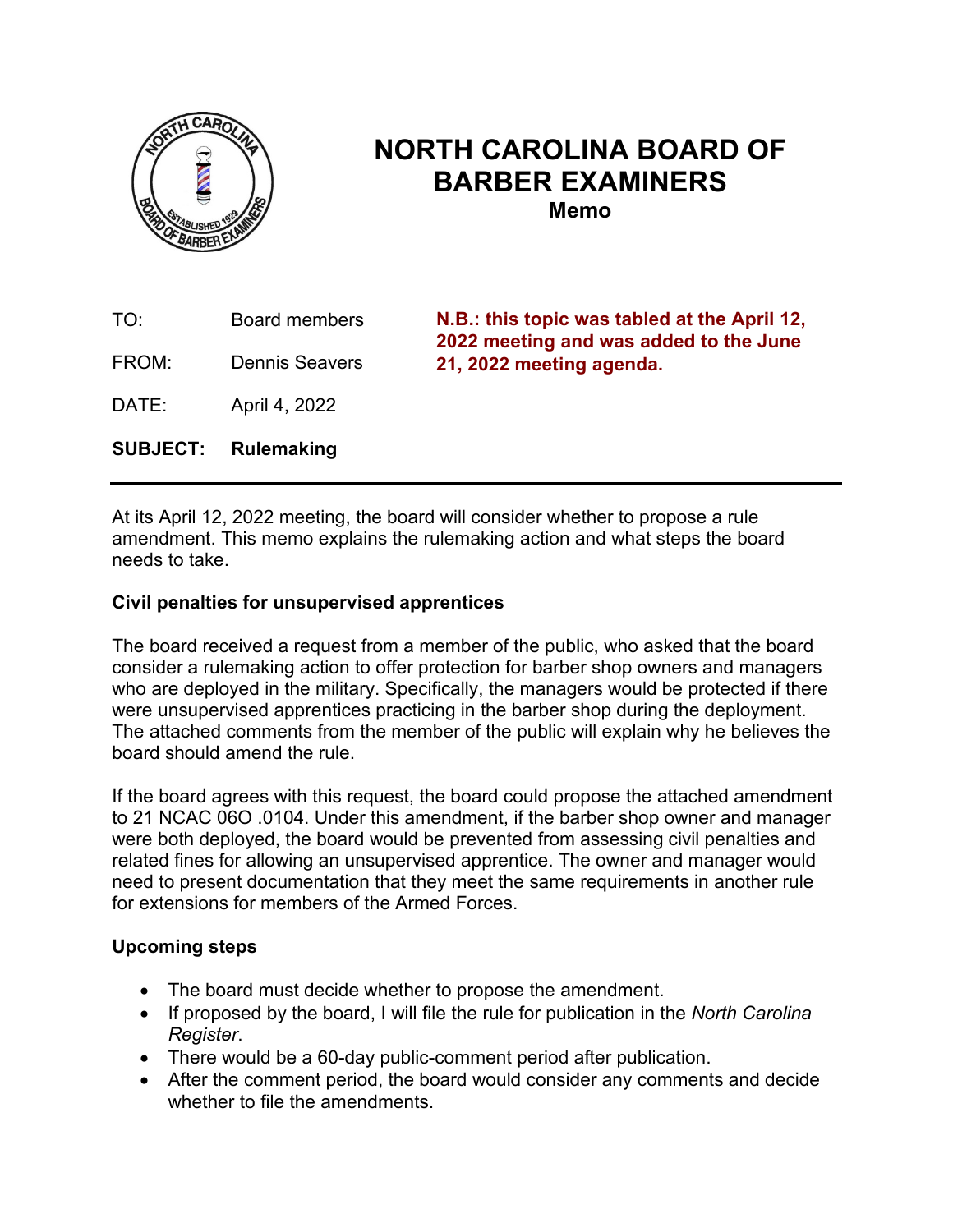- The rules would be considered by the Rules Review Commission.
- If approved, the amendments would go into effect on the first day of the month after the Commission's approval.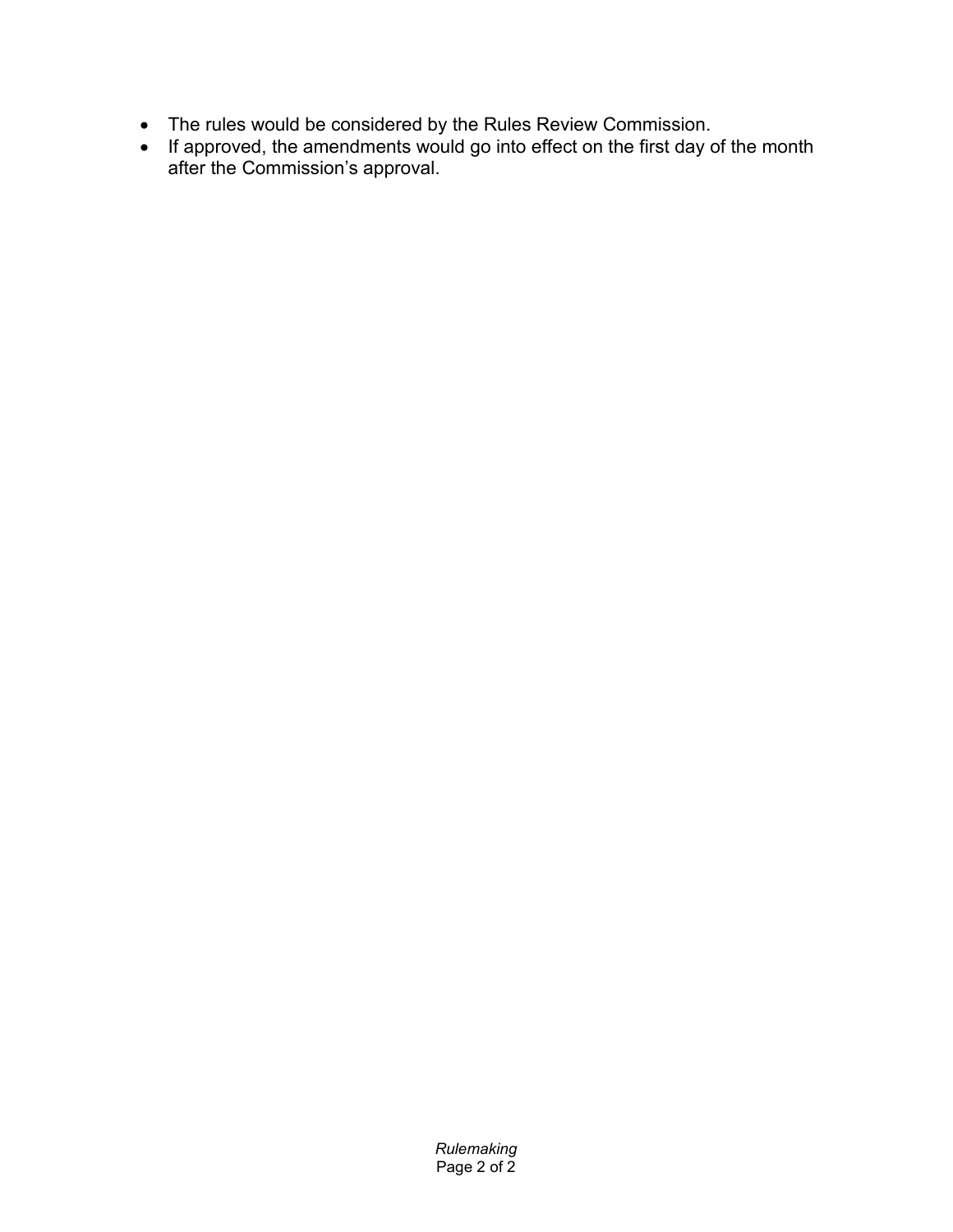#### **Seavers, Dennis**

| From:    | R. Green                                        |
|----------|-------------------------------------------------|
| Sent:    | Wednesday, December 29, 2021 11:44 AM           |
| To:      | Seavers, Dennis                                 |
| Subject: | Re: [External] Barber Board Rules and Solutions |

**CAUTION:** External email. Do not click links or open attachments unless you verify. Send all suspicious email as an attachment to Report Spam.

Good Morning - I hope you had a great Christmas!

I appreciate the military licensing rules that are being applied. I believe it's a step forward in the right direction.

Mr Seavers - Are there any rules that protect a military barbershop owner/manager while on military duty ? If not, the solution I will propose could be possibly implemented as a "Proposed Temporary Rule" *G.S. 150B-21.1*

For example…

**(Subject A)** Is a barbershop owner/manager and a member of the U.S. Military.

**(Subject A)** has been called for an unexpected deployment.

**(Subject A)** barbershop has apprentice barbers and would potentially have inadequate supervision at all times.

**(Subject A)** fears that If at any time there's an inspection, while deployed, and an apprentice is seen working alone, the owner/manager would be subject to the penalties under rule **86A**.

**(Subject A)** must make a challenging decision whether to shut down the establishment until *his/her* return or take the risk of continuing to grow the business without sacrificing *his/her* barbers as employees.

Navy Reserves, Army Reserves, Air Force Reserves, and National Guard are ALL based in North Carolina. (This is excluding Active duty Marines - Camp Lej. and Army - Ft. Brg.) We know for a fact, but without supporting data that military member(s) own and/or manage barbershops. Deployments are happening at this very moment.

Perhaps, certain barber rules (as an owner/manager) should **NOT** apply if the member is subject to military assignment. Rule **86A-14** could provide exemptions to the service member.

My next email will provide some issues and solutions, if there are no rules that protect the Service Member | Barbershop Owner|Manager during military assignment. I look forward to your response!

V/R, Reginald